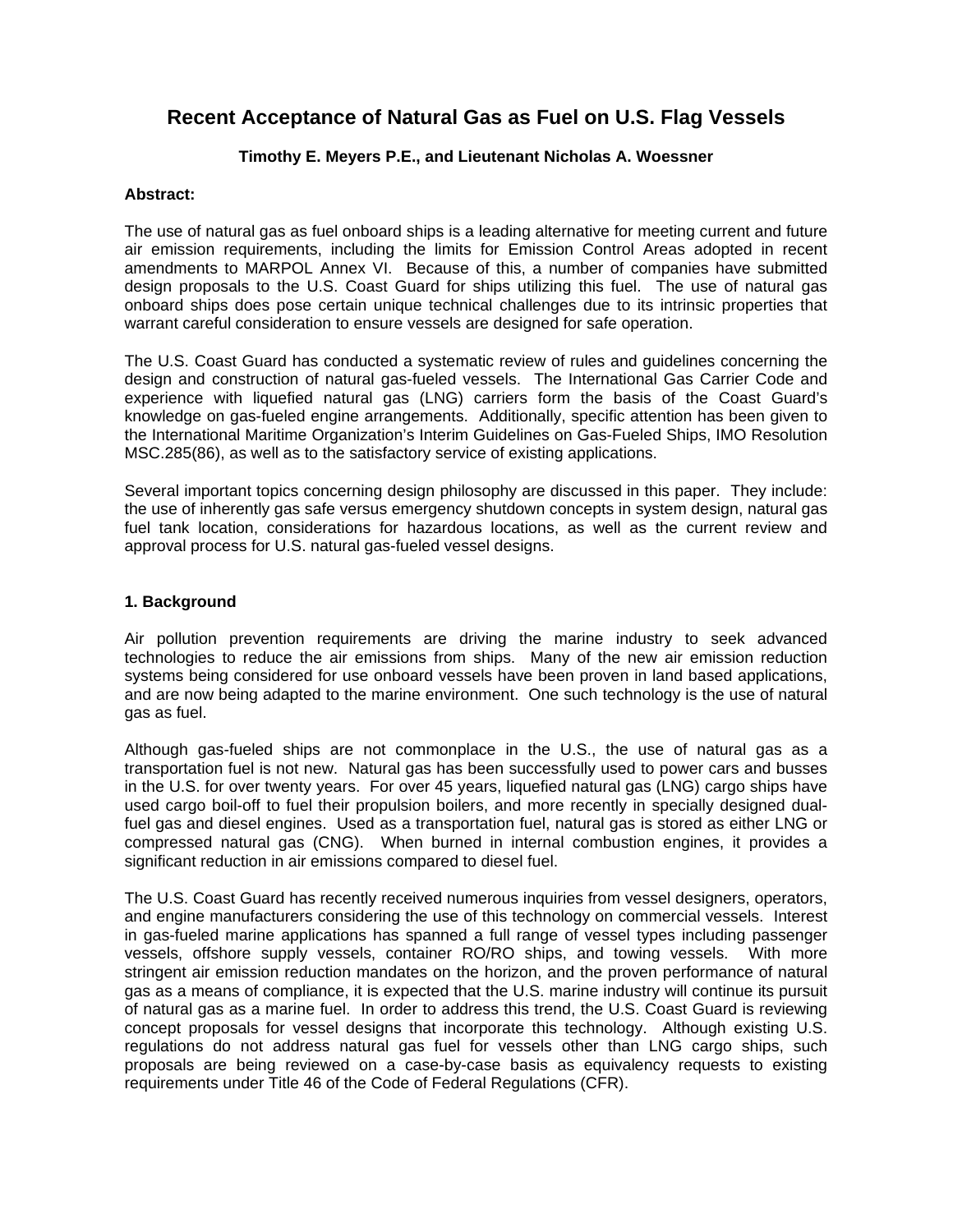# **2. Upcoming Air Emission Requirements - A Major Driver for Shifting to Natural Gas**

Under Annex VI to the International Convention for the Prevention of Pollution from Ships (MARPOL), progressively more stringent limits for nitrogen oxide ( $NO<sub>x</sub>$ ) and sulfur oxide ( $SO<sub>x</sub>$ ) emissions are being placed on the global shipping industry over the next decade. Within the U.S., these requirements are implemented through the Act to Prevent Pollution from Ships (APPS)<sup>i</sup>.  $NO<sub>x</sub>$  emissions limits are being imposed in a tiered approach based on engine speed, and SO<sub>x</sub> is being limited primarily by regulating sulfur content in fuel. Details of these standards are shown in Tables 1 and 2.

|  | Table 1. NO <sub>x</sub> Standard (g/kW-hr) |  |
|--|---------------------------------------------|--|
|--|---------------------------------------------|--|

|                      |                                        |                   | Maximum in-use engine speed |                        |                         |
|----------------------|----------------------------------------|-------------------|-----------------------------|------------------------|-------------------------|
| NO <sub>v</sub> Tier | Area of applicability                  | Model Year        | Less than<br><b>130 RPM</b> | 130-2000<br><b>RPM</b> | Over 2000<br><b>RPM</b> |
| Tier 1               | All U.S. navigable waters and EEZ      | 2004-2010         | 17.0                        | $45.0 * n^{-0.20}$     | 9.8                     |
| Tier 2               | All U.S. navigable waters and EEZ      | 2011-2015         | 14.4                        | $44.0 * n^{-0.23}$     | 7.7                     |
| Tier 2               | All U.S. navigable waters and EEZ,     | $2016$ and        | 14.4                        | $44.0 * n^{-0.23}$     | 7.7                     |
|                      | excluding ECA and ECA associated areas | later             |                             |                        |                         |
| Tier 3               | ECA and ECA associated areas           | 2016 and<br>later | 3.4                         | $9.0 * n^{-0.20}$      | 2.0                     |

 *n* is maximum in‐use engine speed, in RPM, rounded to one decimal place

| Table 2. Sulfur Standard in Fuel (max % by weight) |  |
|----------------------------------------------------|--|
|                                                    |  |

| Calendar years | Sulfur limit in all U.S. navigable<br>waters and EEZ | Sulfur limit in ECA and ECA<br>associated areas |
|----------------|------------------------------------------------------|-------------------------------------------------|
| 2010-2011      | 4.50%                                                | 1.00%                                           |
| 2012-2015      | 3.50%                                                | 1.00%                                           |
| 2016-2019      | 3.50%                                                | 0.10%                                           |
| 2020 and later | 0.50%                                                | 0.10%                                           |

The most stringent requirements come into play within Emission Control Areas (ECA) which encompass a 200 nautical mile band around most of North America and the Hawaiian Islands, and roughly 40-50 nautical miles around Puerto Rico and the U.S. Virgin Islands" as depicted in Figure 1. Once fully in place, vessels operating within these areas will be subject to the most stringent emission requirements.

Several technologies are being considered to address these limits, including advanced diesel engine design, exhaust after-treatment, alternative fuels, and alternative power sources. One of the most promising methods for meeting the new emission standards is the use of natural gas as fuel. The conversion from burning diesel to natural gas within an internal combustion engine significantly reduces emissions. Some engine manufacturers report reductions as high as 85% for  $NO<sub>x</sub>$ , and the total elimination of  $SO<sub>x</sub>$  since natural gas does not contain sulfur.<sup>iii</sup> Accordingly, a gas-fueled engine can be compliant with even the strictest emissions requirements. Therefore, natural gas seems an ideal solution in meeting the increasingly stringent air emissions mandates, especially for those vessels operating within U.S. ECAs.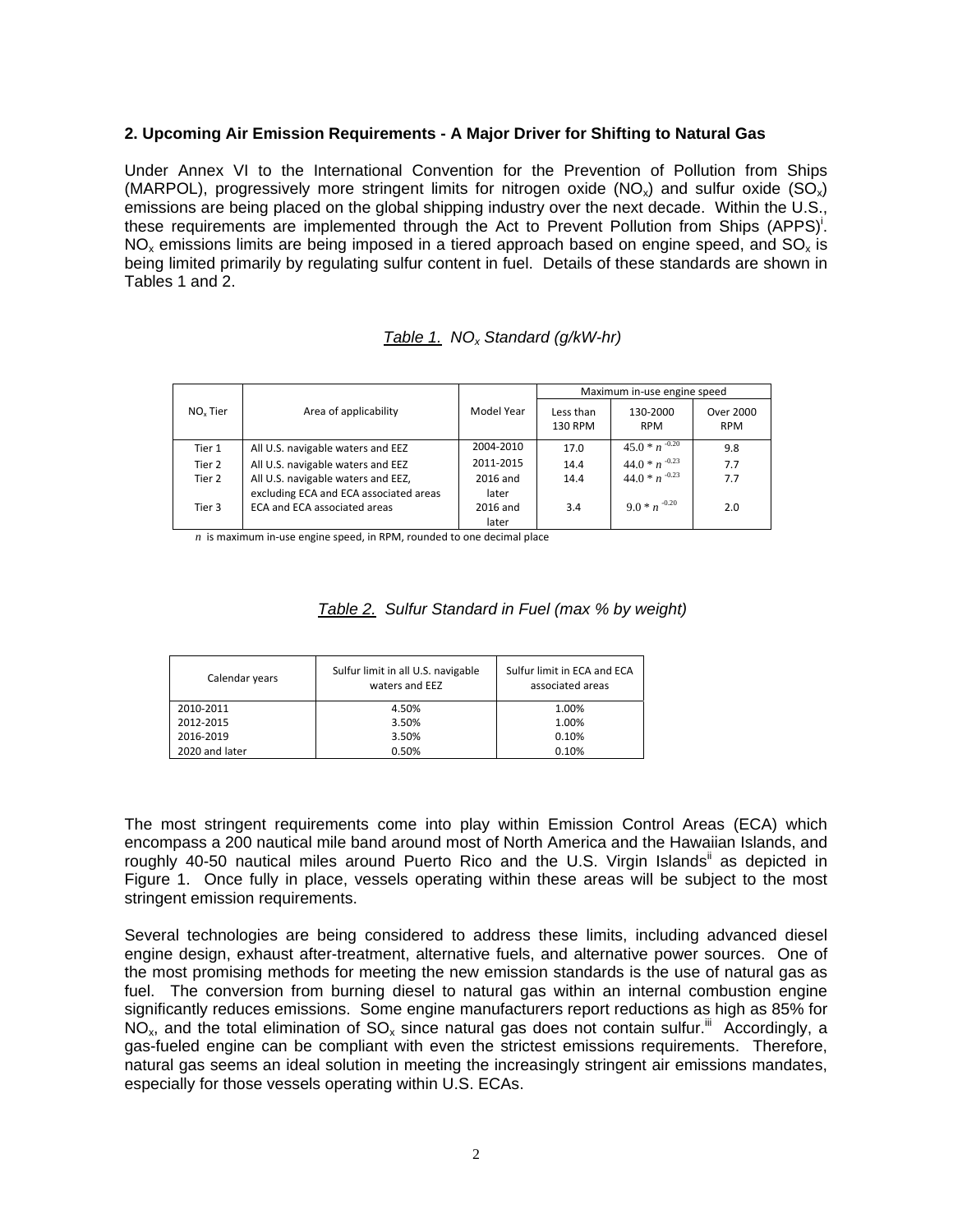

*Figure 1. North American and Caribbean Environmental Control Areas* 

# **3. The Scandinavian Experience**

Since 2000, Norway has authorized LNG fueled ships to operate within their waters. As a result, ship operators and regulators have acquired significant expertise and experience in the design, construction, operation, and inspection of these vessels. LNG has proven to be a viable fuel for coastal applications on a variety of ships and propulsion arrangements.

In the Scandinavian region, natural gas fuel systems have been installed on vessels ranging from small coast guard patrol vessels to larger offshore supply vessels. The engine designs vary; some engines are spark ignited, others use a diesel fuel pilot light, and some are dual-fuel engines that can operate on either natural gas or diesel fuel. The engineering plants are often natural gas electric hybrids; these are considered more efficient since they match power production with power demand.

In addition, Norway has created a reliable natural gas distribution system supplied from substantial offshore natural gas reserves. In general terms, the LNG distribution system is comprised of small-scale liquefaction facilities that use barges or trucks to fill pier-side storage tanks located near a vessel's berth. Vessels generally bunker at night without passengers onboard. Of course, the handling of cryogenic liquids does require specialized training and personal protective equipment; however, transferring LNG is a relatively simple process and has been done safely by implementing engineering and administrative safety controls.

The use of LNG has been economically viable in Norway for several reasons. One reason is that Norway taxes  $NO<sub>x</sub>$  and  $CO<sub>2</sub>$  emissions. Natural gas produces much less  $NO<sub>x</sub>$  and  $CO<sub>2</sub>$  compared to diesel, and therefore owners who use natural gas are taxed less. Also, natural gas is cheaper than diesel based on energy content, which provides substantial savings to the owner as well. However, there are certain limitations. One is that the capital and normal operating costs of an LNG fueled ship have tended to be higher than a conventional ship. Another limitation is that the energy density of LNG is about 60% of diesel, and the amount of space required to install LNG tanks and associated systems further reduces the amount of fuel that can be stored on a vessel. Essentially, the range of a vessel will be reduced if it uses LNG instead of diesel fuel, and will limit its applications to coastal zones. Due to its technical limitations, LNG is currently only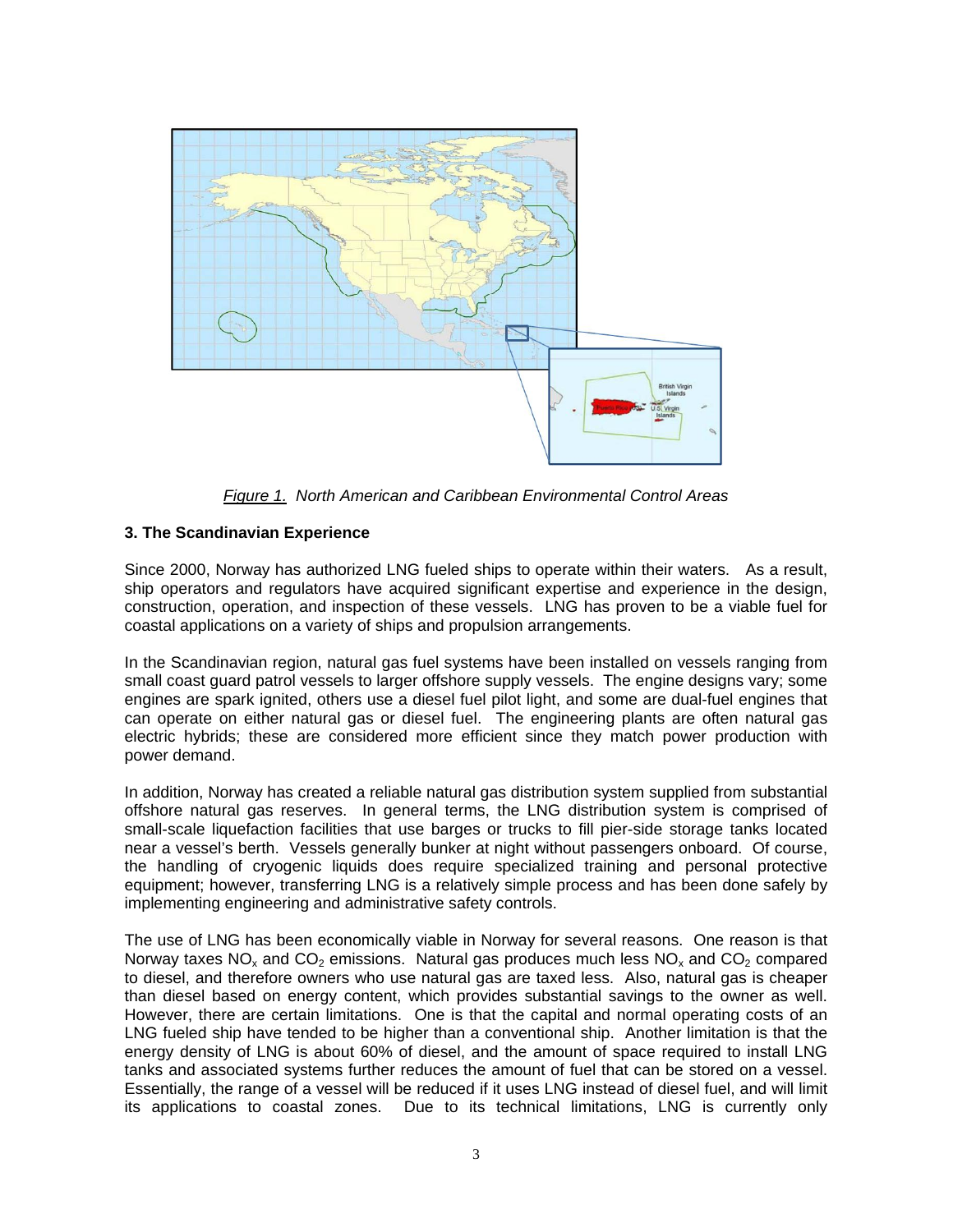economically viable for use on ferrys, coast guard vessels, offshore supply vessels, fishing vessels, and cargo ships engaged in short sea shipping.

Overall, Norway has found that the use of natural gas onboard ships is safe, reliable, and cost effective. Because of these factors, Norway has seen an increase in the use of natural gas as fuel and has experienced a corresponding reduction in air emissions from its maritime fleet.

## **4. Current International Safety Standards for Gas-Fueled Ships**

The International Maritime Organization (IMO) is in the process of developing an International Code on safety for ships using natural gas and other low-flashpoint fuels. Work on this standard began in 2005. The Coast Guard is the primary U.S. representative to the IMO for all policy development, including the continued development of this new code. With the code still under development, it was decided that interim guidance was needed. As a result, in June of 2009 the IMO published Resolution MSC.285(86), Interim Guidelines on Safety for Natural Gas-Fuelled Engine Installations in Ships.

In addition to the IMO Interim Guidelines, several classification societies have published rules or guides for gas-fueled ships. Among them are Det Norske Veritas (DNV), Germanischer Lloyd (GL), and the American Bureau of Shipping (ABS). Each of these classification society standards are closely aligned with the IMO Interim Guidelines, and in some cases provide more comprehensive requirements.

## **5. Safety Considerations for U.S. Gas-Fueled Vessels**

The U.S. Coast Guard is continually developing its knowledge, experience, and expertise in the use of natural gas as a marine fuel. The majority of the Coast Guard's experience is based on the development and application of the International Gas Carrier (IGC) Code to LNG carriers, and the Coast Guard's own domestic requirements for gas carriers in 46 CFR Part 154. The Coast Guard has been actively involved in the development of the IMO's Interim Guidelines on Safety for Natural Gas-Fuelled Ships, and the ongoing development of its IGF Code. The Coast Guard has also reviewed various class society rules on gas-fueled engine installations as well as conducted site visits onboard existing gas-fueled vessels to enhance awareness of how the current technology is being implemented.

The Coast Guard has recently reviewed and accepted several concept proposals for vessel designs that incorporate the use of LNG fuel systems. These concept reviews were conducted on a case-by-case basis where an equivalent level of safety was established to the requirements of existing regulations. So far, each of these designs incorporated the IMO Interim Guidelines as a baseline standard. The following discussion highlights some important issues to be considered in gas-fueled ship design, and provides some insight into the Coast Guard's approach in determining safety equivalency as it pertains to LNG fuel system designs.

# **Fuel System**

# *Machinery Space Configuration*

The IMO Interim Guidelines provide two basic design concepts for engineering plant arrangements on natural gas-fueled ships: the inherently gas safe concept, and the emergency shutdown (ESD) concept. Both designs employ safety strategies to mitigate the risks posed by running a natural gas distribution system within a machinery space.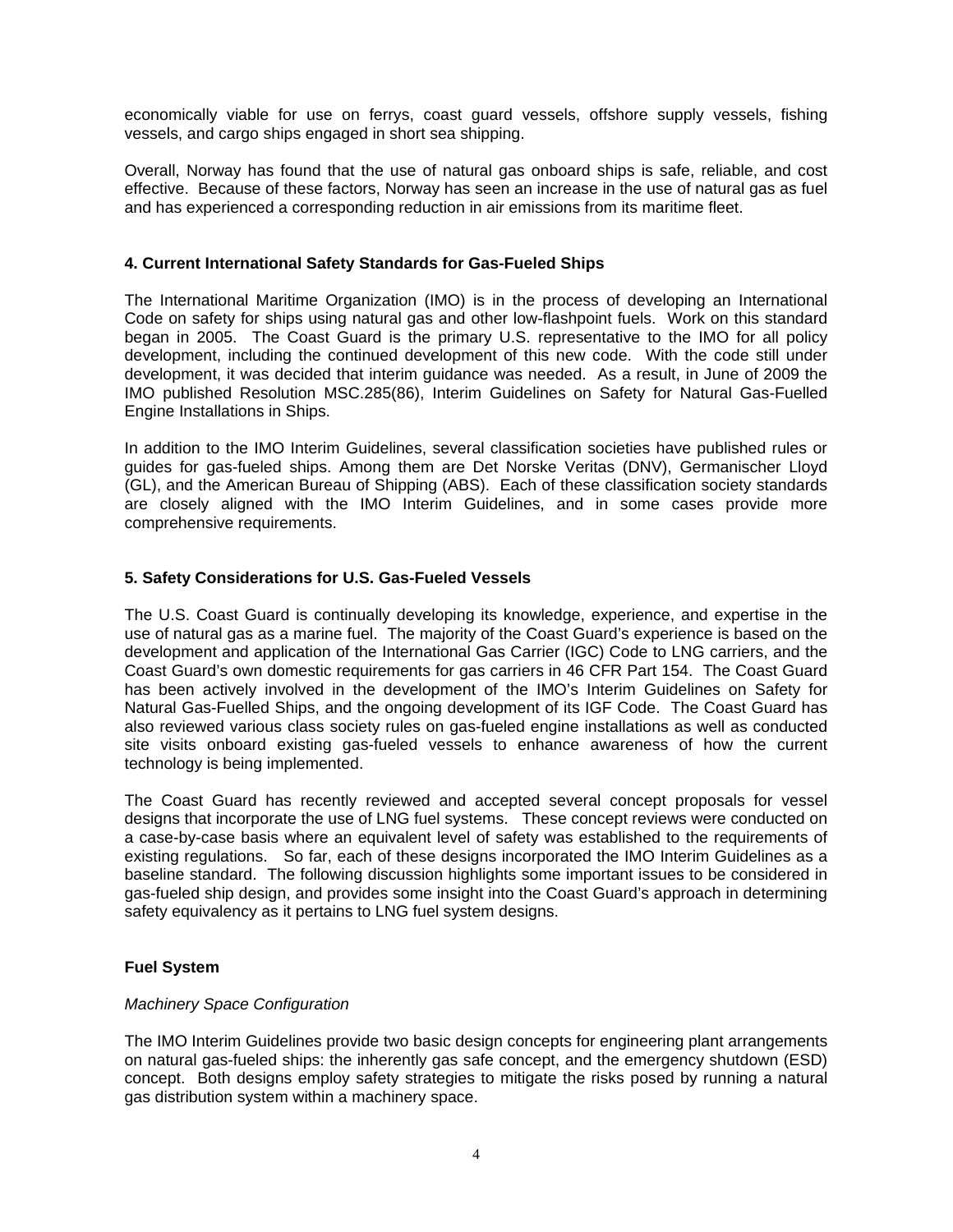For the inherently gas safe concept, machinery spaces are considered gas safe under all conditions. This arrangement requires natural gas fuel piping within engine room boundaries to be fitted in a gastight enclosure. This is accomplished by using double-walled pipe, or single walled piping within a gastight duct. The space between the inner pipe and outer pipe or duct must be either pressurized with inert gas, or ventilated. The machinery space is considered a nonhazardous area, and there are no restrictions placed on electrical equipment installations. This is very similar to the gas fuel distribution system on existing LNG carriers that use cargo boil-off as fuel.

For the ESD concept, machinery spaces are considered gas safe under normal conditions, but have the potential to become gas-dangerous spaces under certain abnormal conditions. This concept allows single-walled piping inside the engine room without an external gastight enclosure. In the event gas is detected at low levels within the space, all electrical equipment not certified safe for hazardous locations is automatically shut down. The ESD concept was developed at a time when engine manufacturers had yet to engineer a proper solution for fitting double-walled piping to the fuel manifolds on internal combustion engines. With current advances in technology this is no longer an issue for the majority of engine sizes. A significant element to the ESD concept is that it relies heavily on active safety measures. Specific concerns with this method are that gas detection sensors require careful upkeep and maintenance, and the automation systems that translate sensor signals into alarms and shutdowns contain multiple components that are subject to failure. This concept may require additional maintenance costs and further testing requirements.

Currently, the systems that have been accepted as meeting an equivalent level of safety to that of existing regulations have been of the inherently gas safe type.

#### *Tank Placement*

There is some debate among IMO members developing the IGF Code on the placement of fuel tanks below accommodation spaces, service spaces, and control stations. Although the current IMO Interim Guidelines do not prohibit this arrangement, it goes against the longstanding safety practice applied to gas carriers. Specifically, there is a clear separation between LNG storage tanks within the cargo block of the vessel, and other areas of the vessel not related to cargo operations. Concern is especially heightened in the case of a vessel carrying passengers.

It is recognized that the configuration of ship types other than gas tankers may not lend themselves to providing a well-defined area dedicated exclusively to storage and transfer of natural gas since the primary purpose of the vessel is not the carriage of this commodity. Acknowledging this, the IMO Interim Guidelines provide several layers of protection to address the additional risks presented when tanks are stored below deck or in an enclosed space or tank room. These include gas detection with associated alarms and shutdowns, continuous negativepressure ventilation of the tank room at 30 air changes per hour, and liquid level and temperature monitoring systems in the tank room bilge. Additionally, the tank room is considered a Zone 1 hazardous space prohibiting the installation of non-certified electrical equipment, and tank room boundaries must be constructed of cold-resistant material and thermally insulated from the hull structure. Various class societies have further considered additional requirements for tanks under accommodation areas on passenger vessels. These include providing a cofferdam between the tank compartment and adjacent machinery or accommodation space. Also, under the Interim Guidelines tanks should be placed at a distance of B/5 from the hull, where B is the vessel's beam. Additional technical analysis will be required to ensure the risk of placing a natural gas fuel tank underneath an accommodation, control, or service space is sufficiently mitigated.

Tank placement relative to other areas on a gas-fueled ship will require considerable thought. The various risks to the tank and their consequences must be weighed, and careful consideration given to the measures in place to prevent or mitigate these consequences.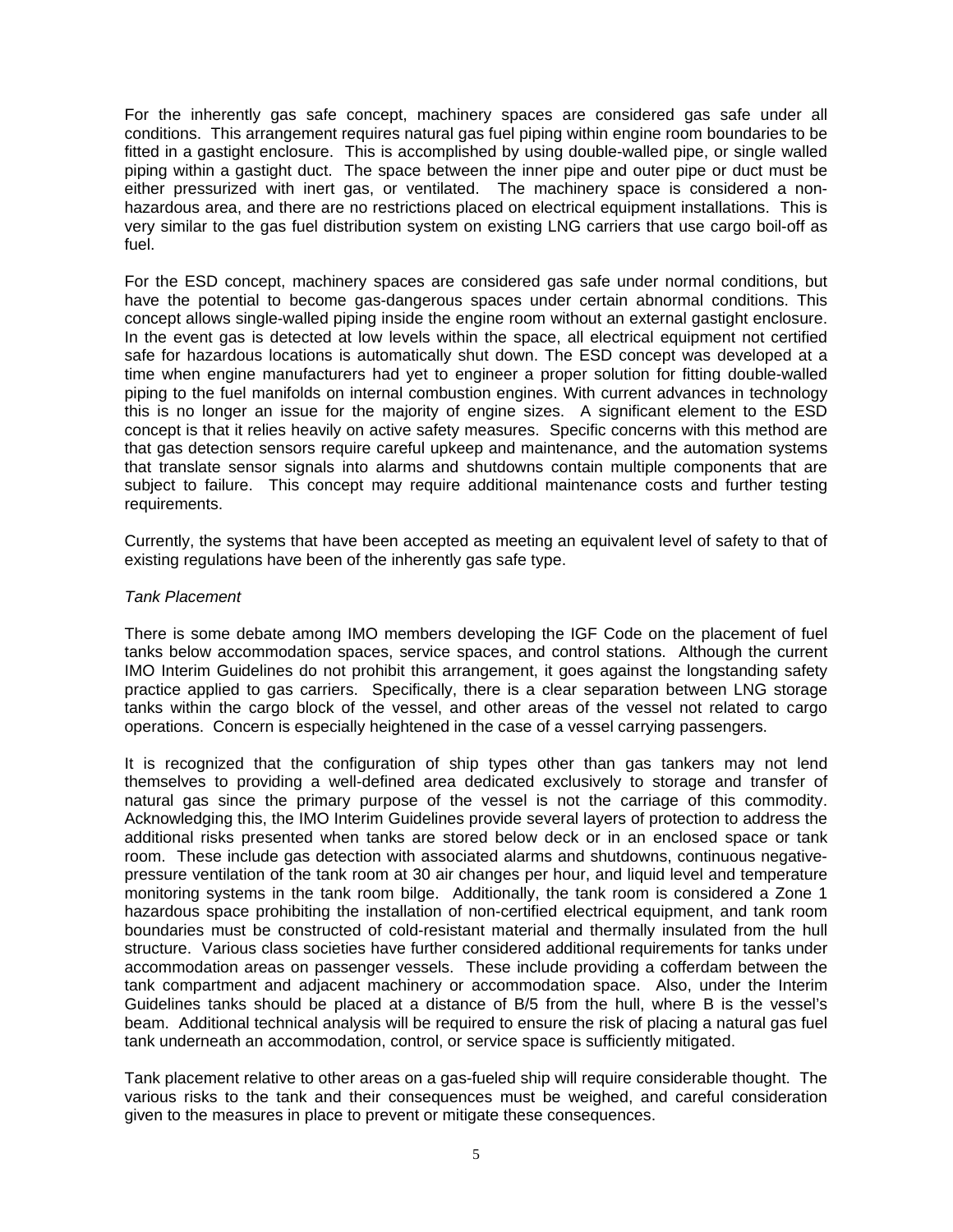## *Compressor Rooms*

Existing U.S. federal regulations require compressor rooms on chemical and gas carriers to be located above the freeboard deck, with the entrance leading from the weather. Section 3.2.2 of the IMO Guidelines also require compressor rooms to be located above the freeboard deck, however there is an allowance for locating them below decks if they meet the provisions in place for tank rooms.

## *Tank Requirements*

In Section 2.8.1 of the IMO Interim Guidelines, a storage tank for LNG fuel should be an independent tank designed in accordance with Chapter 4 of the ICG Code. The domestic equivalent of this standard for U.S. vessels is found in 46 CFR §154.401 through §154.476. With regard to recent concept approvals, the Coast Guard has required the use of either this equivalent domestic standard, or alternatively, has allowed type C independent fuel tanks to be designed to the ASME Boiler and Pressure Vessel Code Section VIII Division 1 or 2. In either case, recent equivalency determinations were also based on the fact that the containment system met the additional provisions in Section 2.8.1 of the Guidelines specific to gas-fueled installations.

In consideration of CNG storage tanks, the IMO Interim Guidelines do not provide a design standard, but state that they should be approved by the Administration. For U.S. vessels, the Coast Guard will consider storage tank designs on a case-by-case basis. The tank should be designed to an established standard suitable for the service intended.

## *Piping Requirements*

In addition to meeting the provisions of Section 2.5 of the IMO Interim Guidelines, piping for natural gas fuel, as with other piping systems on a U.S. vessel, must meet ASME B31.1 Power Piping standards as modified by 46 CFR Subchapter F.

#### **Hazardous Locations**

#### *Classification of Hazardous Areas*

Section 4.3 of the IMO Interim Guidelines uses the International Electrotechnical Comission's (IEC) zone-based system for classifying hazardous locations, and provides a listing of those spaces and areas on a gas-fueled ship that should be classified as Zone 0, Zone 1, or Zone 2. Over the past several years, the U.S. Coast Guard has been transitioning from the division-based system of classification used under the National Electric Code (NEC), to the IEC zone-based system; however, there is not a direct correlation between area classifications under the two regimes.

In order to be consistent in classifying hazardous areas on a gas-fueled ship in comparison with similar areas on other U.S. vessels, a good starting point is to consider the definitions for "gas safe" and "gas dangerous" spaces given in the gas carrier regulations under 46 CFR 154.7, and the corresponding hazardous area requirements for gas carriers under 46 CFR 111.105-32. While these requirements apply to flammable gas cargoes, and are not divided into Zone categories, they do provide insight into how the Coast Guard may classify hazardous areas around similar functional components of a gas-fueled system.

#### *Electrical Equipment Selection and Certification*

In selecting electrical equipment that may be located in the hazardous areas described above, the Coast Guard under 46 CFR 111.105, currently recognizes certification of electrical equipment to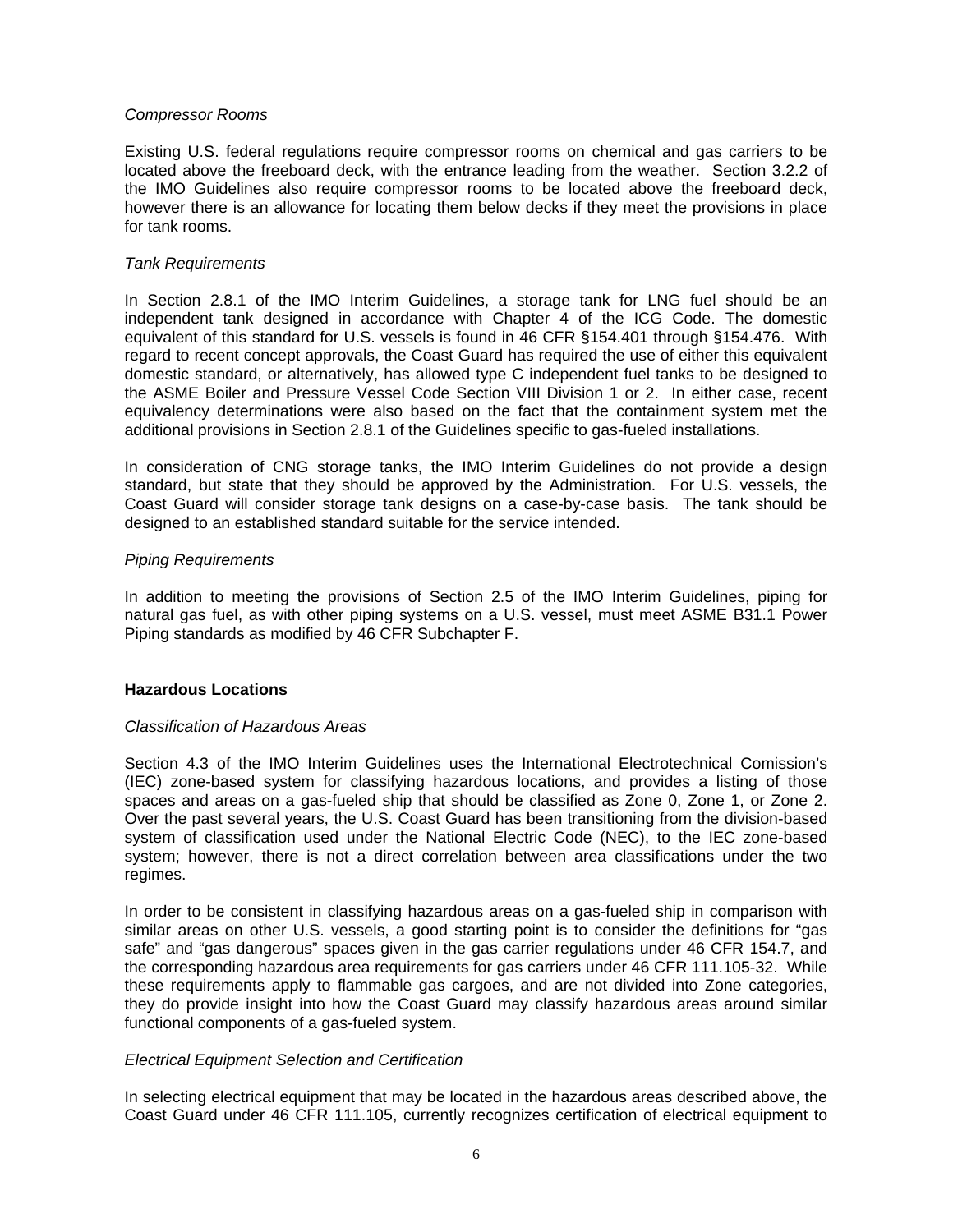either NEC or IEC based standards. Currently accepted protection techniques are listed in 46 CFR 111.105-9, 11 & 15. Any electrical equipment installed in a hazardous location must comply with one of these standards listed in 46 CFR 111.105, but not in combination in a manner that would compromise system integrity or safety. The regulations in 46 CFR 111.105 further state that electrical equipment required by these standards to be tested and approved must be certified by an independent laboratory recognized by the U.S. Coast Guard under 46 CFR 159.010. To date, the Coast Guard has not accepted certification under the European Union's ATEX Directive as proof of having met this requirement.

# **Gas Detection**

Section 5.5 of the IMO Interim Guidelines contains requirements for gas detection on gas-fueled ships; however certification of these systems is not addressed. On currently approved gas-fueled vessel concepts, the Coast Guard has required fixed gas detection systems, including associated devices, and portable detectors to be listed or certified by an independent laboratory, accepted by the U.S. Coast Guard under 46 CFR Part 159.

## **Fire Protection**

## *Installed Fire Fighting Systems*

Under the IMO Interim Guidelines, a water spray system must be installed to protect exposed surfaces of a fuel tank if it is on the weather deck. On currently approved gas-fueled vessel concepts, the Coast Guard has required the boundaries of the superstructures, compressor rooms, pump rooms, cargo control rooms, and any other normally occupied deck houses that face the storage tank to also be protected by a water spray system.

The IMO Interim Guidelines require bunkering stations to be protected by a dry chemical powder fire extinguishing system. On currently approved gas-fueled vessel concepts, the Coast Guard has required such a system to consist of a hand hose line unit that is listed for fire service by a nationally recognized testing laboratory, as defined in 29 CFR 1910.7, and meets the requirements of 46 CFR 154.1155 and 154.1165 – 154.1170 as well as the provisions of MSC.1/Circ.1315.

#### *Fire Detection*

Under the IMO Interim Guidelines fire detectors must be provided in tank rooms, ventilation trunks for tank rooms below decks, and machinery spaces containing gas-fueled engines. On currently approved gas-fueled vessel concepts, the Coast Guard has required fire detection systems to be approved by the Coast Guard in accordance with 46 CFR 161.002 and installed in accordance with 46 CFR 76.27.

# **6. Approval Process for Gas-Fueled Ship Designs**

#### **Design Basis Agreement**

Since existing U.S. regulations do not address the use of natural gas as fuel on commercial vessels, a company seeking approval generally submits a request to the Coast Guard's Office of Design and Engineering Standards for an alternative design under 46 CFR 50.20-30. To date, successful concept approvals for gas-fueled vessels have included general arrangements, a layout of the gas-fueled system components, and a list of standards proposed for system design. Proposals that the Coast Guard has accepted have used the IMO Interim Guidelines as a baseline